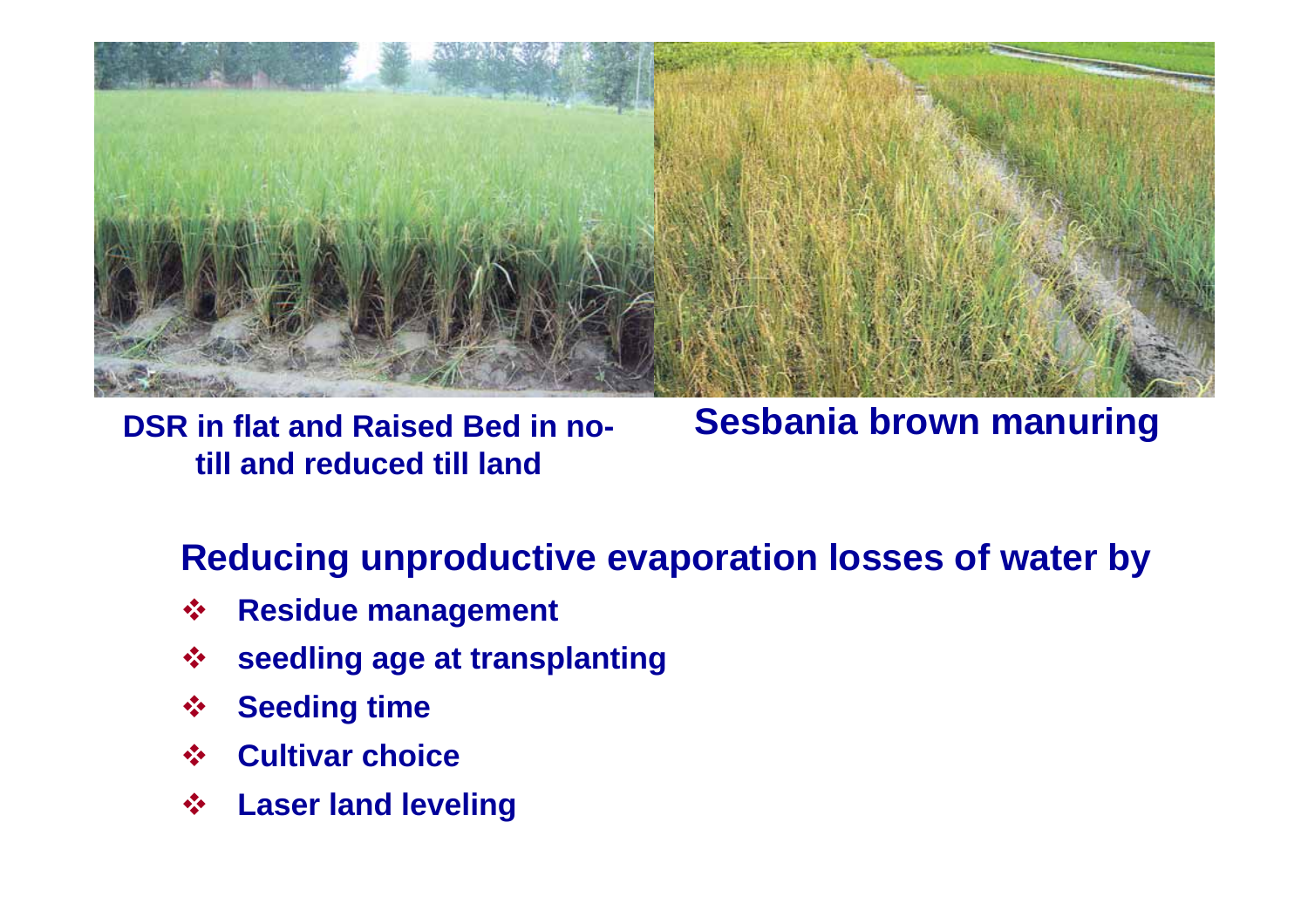## **Raised bed planting**

|                              |                                                       |                                                | Printed March 14 Hours      |                                       |  |  |
|------------------------------|-------------------------------------------------------|------------------------------------------------|-----------------------------|---------------------------------------|--|--|
| <b>Particular</b>            | <b>Planting on</b><br>fresh<br>preparatory<br>tillage | <b>Planting on</b><br>permanent<br><b>beds</b> | Flat sowing<br>zero tillage | Conv.<br><b>Flat</b><br><b>sowing</b> |  |  |
| Time required, h/ha          | 13.04                                                 | 4.80(55.6)<br>[63.2]                           | 3.23                        | 10.82                                 |  |  |
| Operational energy,<br>MJ/ha | 2605.36                                               | 1154.03 (41.6)<br>[55.7]                       | 648.96                      | 1976.11                               |  |  |
| Cost of operation,<br>Rs/ha  | 2479.84                                               | 1060.80 (44.3)<br>[57.2]                       | 639.54                      | 1903.04                               |  |  |

- **( ) % savings over conventional practice**
- **[ ] %savings over fresh bed planting**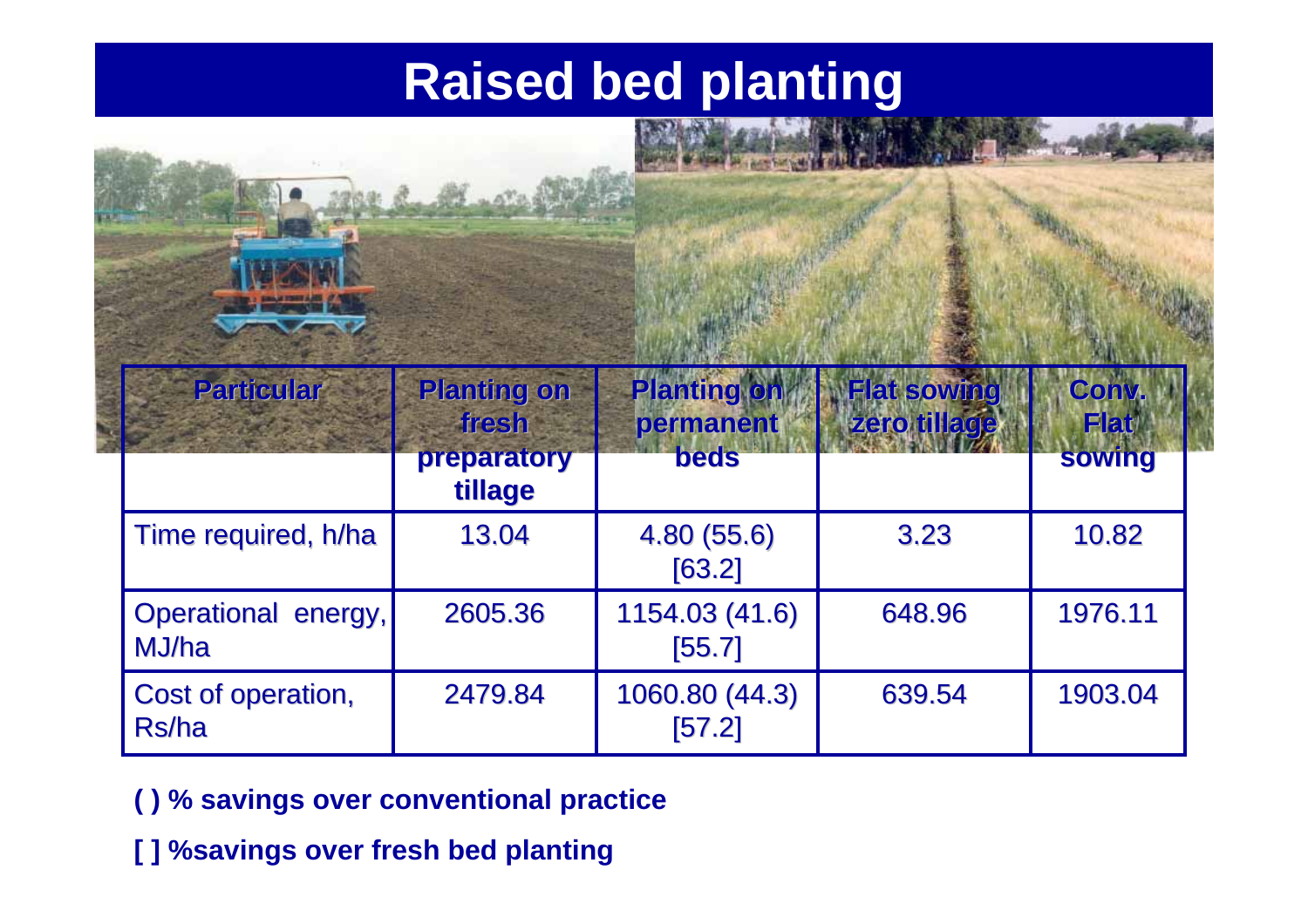#### **Production economics of rice after wheat : straw covered and straw incorporated**

| <b>Particular</b>                   | <b>Straw</b><br>incorpo-<br>rated roto<br>tillage rice | Non-<br><b>straw</b><br>roto<br>tillage<br>rice | <b>Straw</b><br>covered<br>zero<br>tillage<br>rice | Non-<br><b>straw</b><br>zero<br>tillage<br>rice | Conv.<br><b>Tillager</b><br><b>ice</b> |
|-------------------------------------|--------------------------------------------------------|-------------------------------------------------|----------------------------------------------------|-------------------------------------------------|----------------------------------------|
| Grain yield, t/ha                   | 3.31                                                   | 3.24                                            | 3.36                                               | 3.30                                            | 2.94                                   |
| Cost of production,<br>Rs/ha        | 8801                                                   | 9740                                            | 8640                                               | 9115                                            | 10610                                  |
| Benefit cost ratio                  | 1.88                                                   | 1.66                                            | 1.94                                               | 1.81                                            | 1.39                                   |
| <b>Operational energy,</b><br>MJ/ha | 5579                                                   | 6605                                            | 5512                                               | 5594                                            | 9642                                   |
| Sp. Cost of production,<br>Rs/kg    | 2.66                                                   | 3.00                                            | 2.57                                               | 2.76                                            | 3.61                                   |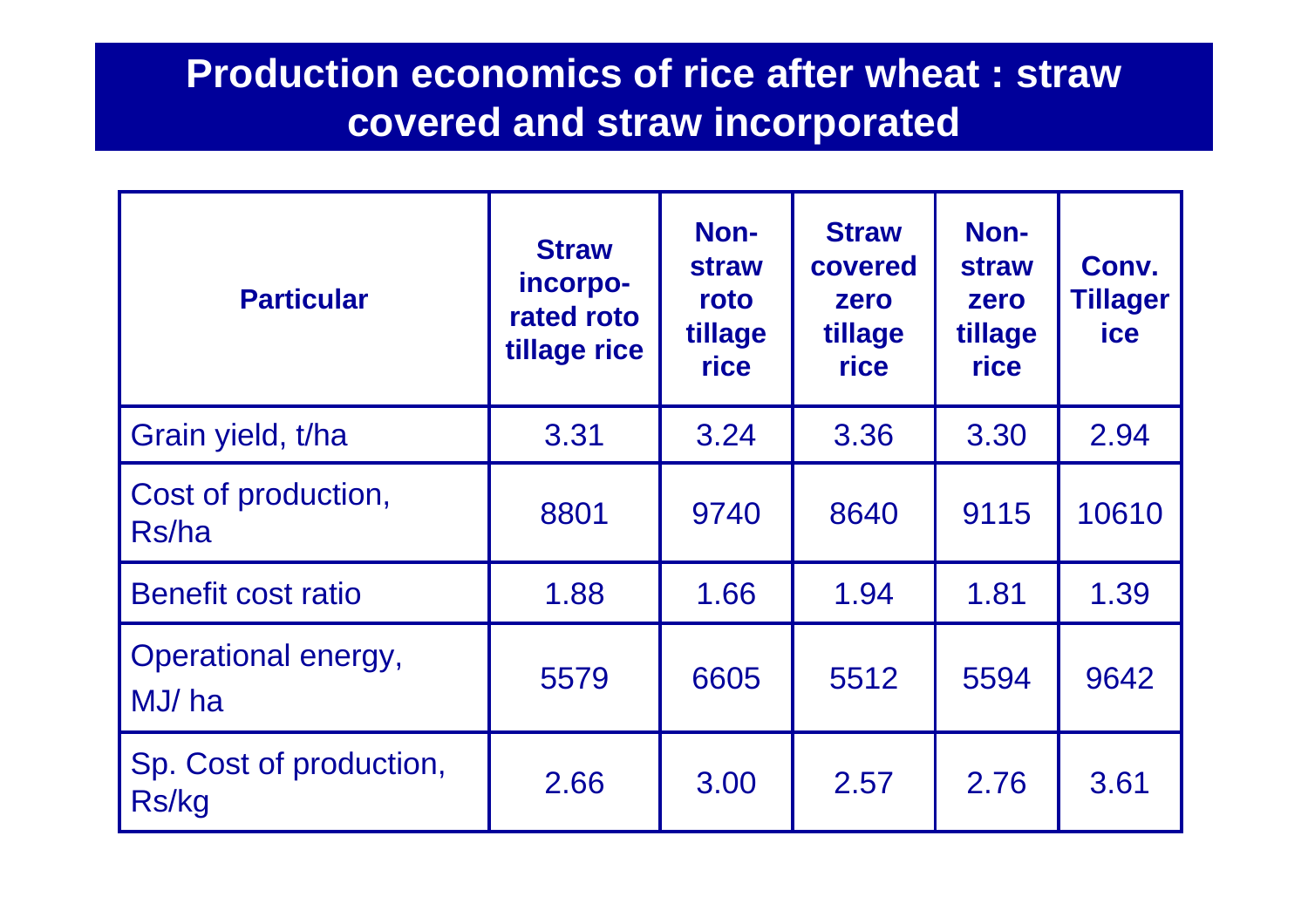### **Production economics**

|                                                | <b>Raised bed wheat</b> |                                |                                   | <b>Conventional</b>       |  |
|------------------------------------------------|-------------------------|--------------------------------|-----------------------------------|---------------------------|--|
| <b>Particular</b>                              | <b>Fresh</b><br>bed     | <b>Permanent</b><br><b>bed</b> | <b>Zero tillage</b><br>wheat sown | <b>Flat sown</b><br>wheat |  |
| Grain yield, t/ha                              | 5.03                    | 5.08                           | 4.84                              | 4.60                      |  |
| production,<br><b>of</b><br>Cost<br>Rs/ha      | 10030                   | 8540                           | 8635                              | 10710                     |  |
| <b>Benefit-cost ratio</b>                      | 3.26                    | 3.87                           | 3.64                              | 2.79                      |  |
| Operational energy,<br>MJ/ha                   | 8750                    | 7684                           | 8444                              | 9516                      |  |
| operational<br><b>Special</b><br>energy, MJ/kg | 1.74                    | 1.51                           | 1.74                              | 2.07                      |  |
| Special cost of<br>production, Rs/kg           | 1.99                    | 1.68                           | 1.78                              | 2.33                      |  |

#### **Saving in water**

Fresh bed  $=$  $=$  30% Permanent beds =40%